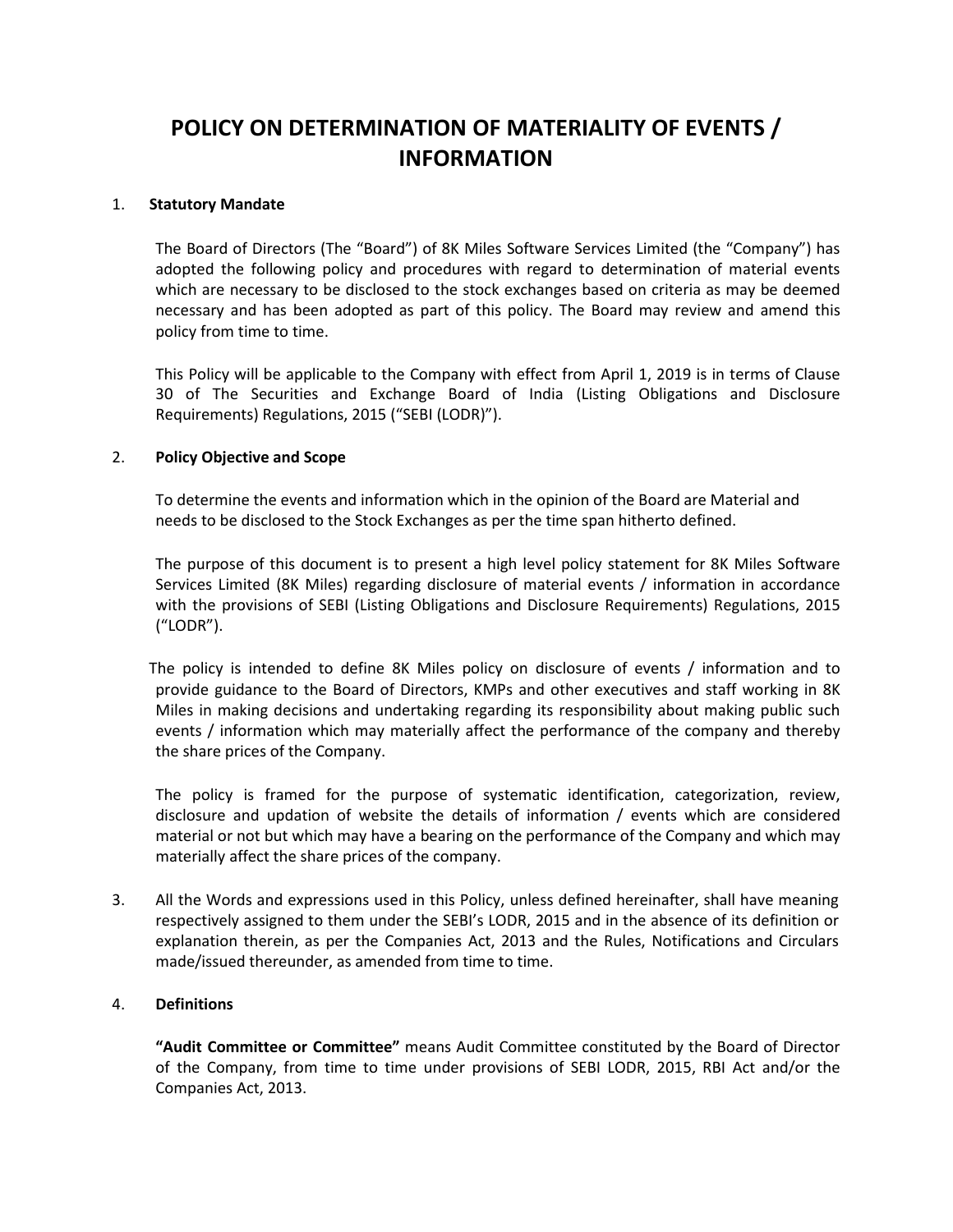"**Board of Directors or Board"** means the Board of Directors of 8K Miles Limited, as constituted from time to time.

"**Company**" means 8K Miles Software Services Limited.

"**Policy"** means this Policy on Disclosure of Material Events.

"**Material Events"** are those that are specified in Para A of Part A of Schedule III of the SEBI (LODR).

"**Other Events"** are those as may be decided from time to time and in accordance with Para B of Part A of Schedule III of the SEBI (LODR).

**"Key Managerial Personnel" (KMP)** of the Company includes Managing / Whole-time Directors, Chief Financial Officer / Vice President Finance and Company Secretary, who may be authorised individually or collectively to disclose events to Stock Exchange.

Any other term not defined herein shall have the same meaning as defined in the Companies Act, 2013, the SEBI (LODR) or any other applicable law or regulation to the extent applicable to the Company.

## 5. **Criteria for disclosure of events / information**

- i. The omission of an event or information which is likely to result in discontinuity or alteration of event or information already available publicly.
- ii. The omission of an event or information is likely to result in significant market reaction if the said omission came to light at a later date;
- iii. In case where the criteria of an event / information does not fall in the first two categories, but still in the opinion of the Board of Directors are considered material.

Events specified in Annexure A to this Policy are deemed to be material events and the Company shall make disclosure of such events as soon as reasonably possible but in any case not later than 24 hours from the occurrence of event or information. In case the disclosure is made after 24 hours of the occurrence of event or information, the Company shall provide an explanation for delay. Events specified in Clause 4 of Annexure A shall be disclosed to the stock exchanges within 30 minutes of the conclusion of the Board meeting.

Events specified in Annexure B to this Policy shall be disclosed based on the application of criteria of materiality as mentioned above.

#### 6. **Authority for determination of Materiality of events / information**

The Key Managerial Personnel (KMPs) consisting of the Whole-time Director and Chief Financial Officer / Vice President (Finance) are hereby jointly and severally authorised to determine whether the event / information is material or not for the purposes of making adequate disclosure to the stock exchanges within the prescribed timelines.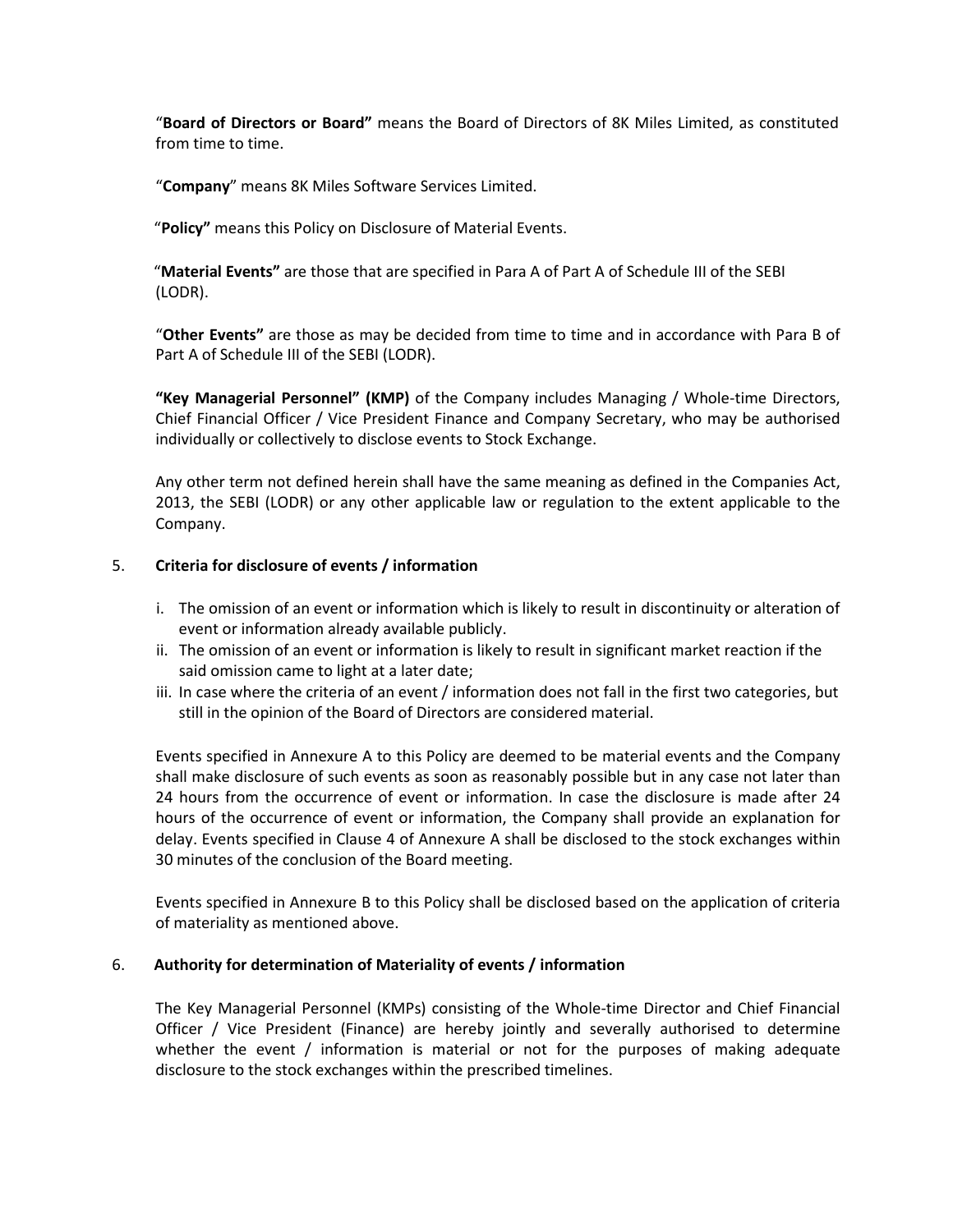## 7. **Website Updation / Updates to stock exchanges**

The Company shall update all disclosures made under the regulation to the stock exchanges in its website and shall be continued to be hosted in the website for a minimum period of five years and thereafter archived as per the document retention policy of the Company.

The Compliance Officer, of the Company, shall give updates to the Board of Directors and to the Stock Exchanges on any material event that may have been first informed to the stock exchanges including further developments, if any, on such events till such time the event is resolved or closed. Such updates shall also be hosted on the website of the Company.

## 8. **Disaster Preparedness**

8K Miles maintains a Business Continuity Plan (BCP) designed to ensure safety of staff as well as members of the general public, safeguard the documents and records pertaining to all material / non-material events and information which would enable a return to normal operating with minimal disruption. Detailed procedures for responding to an incident are part of the BCP.

In the event of major incident, the first priority is the safety of the people, followed by immediate action to rescue or prevent further damage to the records. Depending on the immediate threat, emergency response and recovery actions will take precedence over all other Company activities.

The Company has made appropriate provision for the backup of its digital collections, including the provision of offsite security copies. The backup copies are actively maintained to ensure their continued viability. The Company's BCP ensures that the digital collections and technical infrastructure required to manage and access them can be restored in the event of an emergency.

# 9. **Disclosure of events / information on Subsidiaries**

The KMPs of the company jointly and severally in consultation with the Board of Directors shall disclose such events / information about its subsidiary which are considered material in nature and whose disclosure is likely to materially affect the share prices of the Company.

# 10. **Authorisation to KMPs to suo moto accept / deny reported event or information**

The Key Managerial Personnel (KMPs) consisting of the Managing / Whole-time Director, Chief Finance Office / Vice President (Finance) and the Company Secretary are hereby jointly and severally authorised to suo moto accept / deny any report event or information, which has been made public in an unauthorised manner. They are further authorised to respond in a way which best protects the interests of the Company. Such action taken by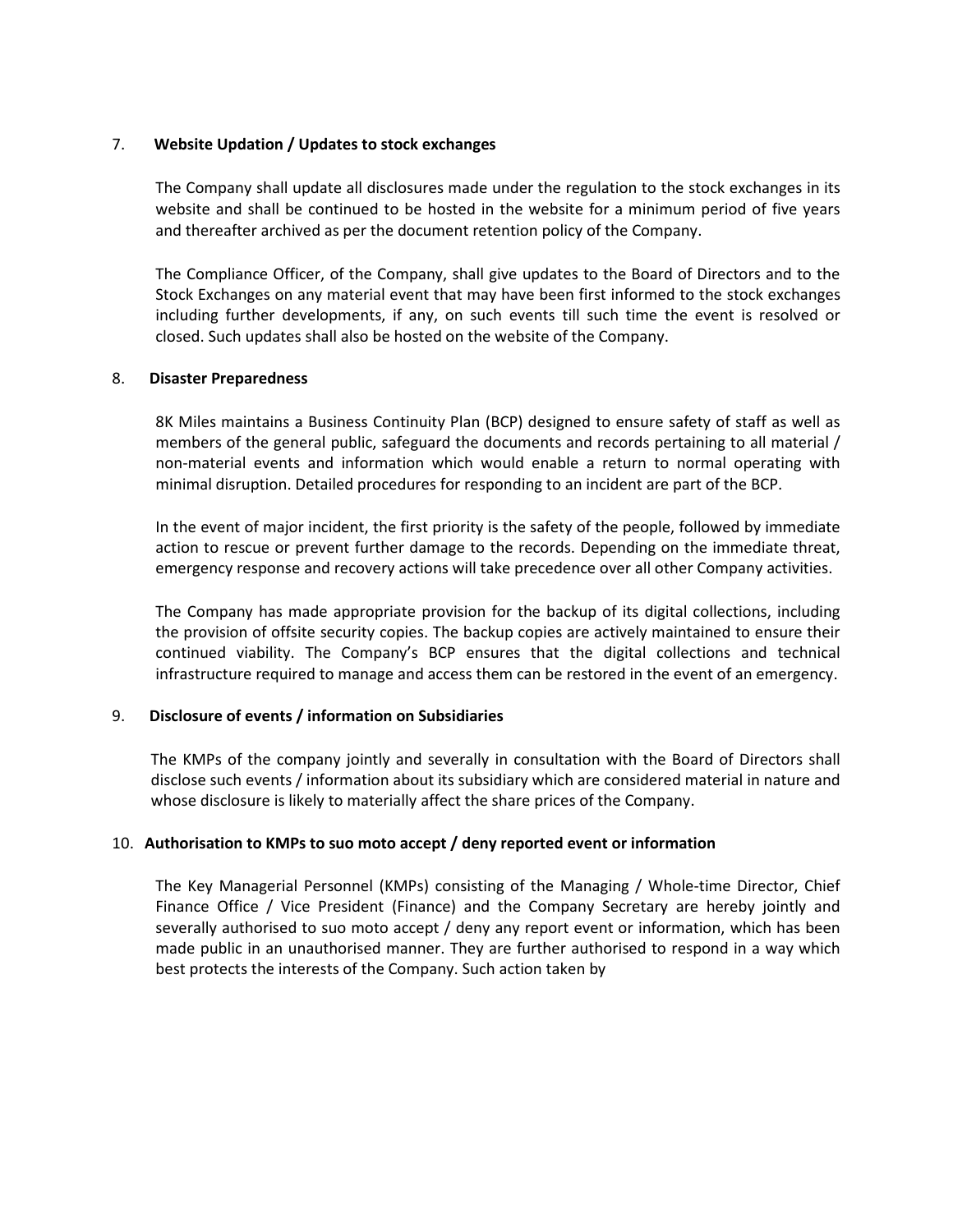the KMPs shall however, be brought to the attention of the Board of Directors at its immediately subsequent meeting.

## 11. **Policy Review**

This policy shall be subject to review as may be deemed necessary and to comply with any regulatory amendments or statutory modifications and subject to the necessary approvals of the Board of Directors.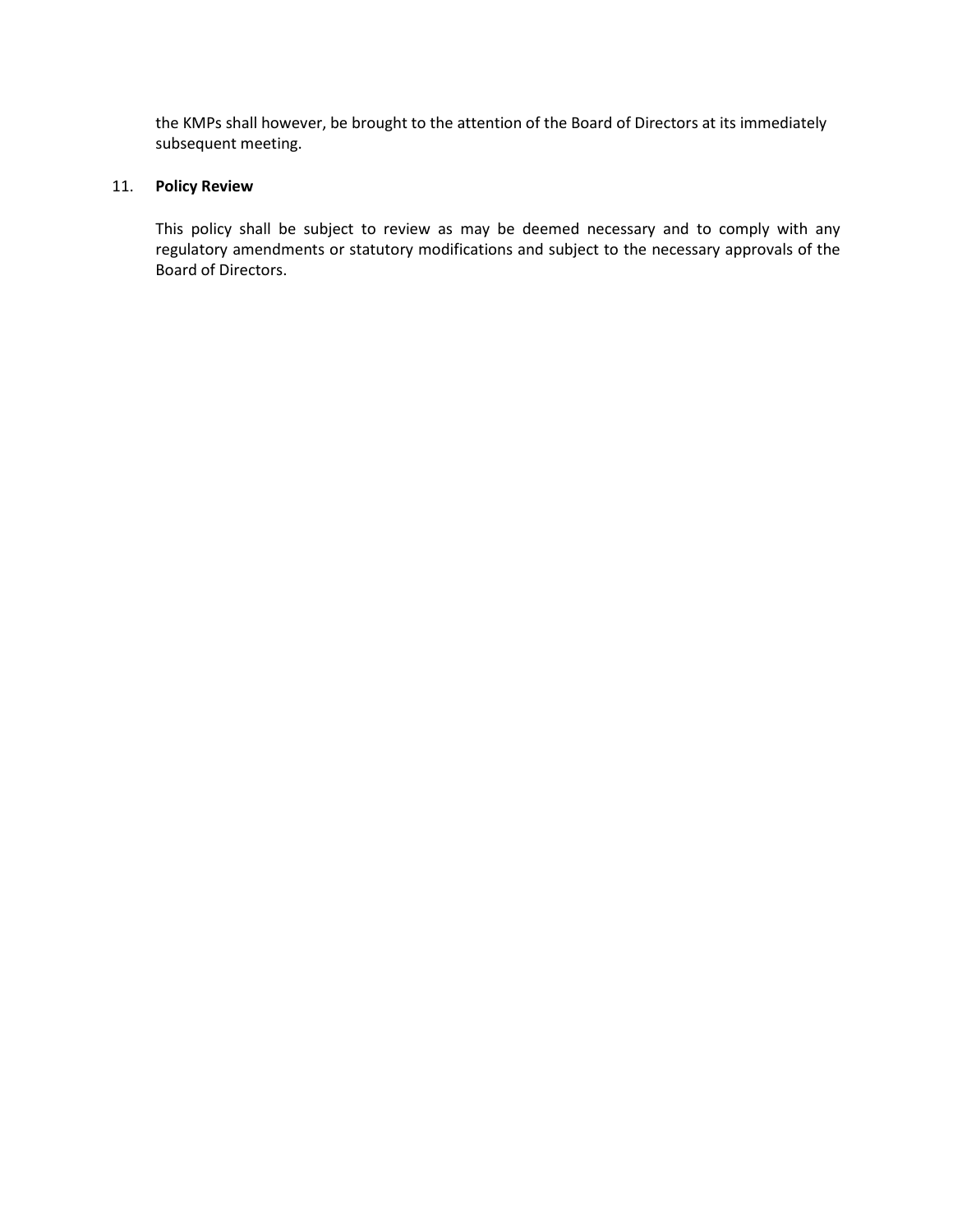# **Annexure A**

#### **Events which shall be disclosed without any application of the guidelines for Materiality**

1. Acquisition(s) (including agreement to acquire), Scheme of Arrangement (amalgamation / merger / demerger / restructuring), or sale or disposal of any unit(s), division(s) or subsidiary of the Company or any other restructuring.

Explanation - For the purpose of this sub-para, the word 'acquisition' shall mean -

- (i) acquiring control, whether directly or indirectly; or,
- (ii) acquiring or agreeing to acquire shares or voting rights in, a Company, whether directly or indirectly, such that -
- (a) the Company holds shares or voting rights aggregating to five per cent or more of the shares or voting rights in the said company, or;
- (b) there has been a change in holding from the last disclosure made under sub-clause (a) of clause (ii) of the Explanation to this sub-para and such change exceeds two per cent of the total shareholding or voting rights in the said Company.
- 2. Issuance or forfeiture of securities, split or consolidation of shares, buyback of securities, any restriction on transferability of securities or alteration in terms or structure of existing securities including forfeiture, reissue of forfeited securities, alteration of calls, redemption of securities etc.
- 3. Revision in Rating(s).
- 4. Outcome of Meetings of the Board of Directors: The listed entity shall disclose to the Exchange(s), within 30 minutes of the closure of the meeting, held to consider the following:
- a) dividends and / or cash bonuses recommended or declared or the decision to pass any dividend and the date on which dividend shall be paid / dispatched;
- b) any cancellation of dividend with reasons thereof**;**
- c) the decision on buyback of securities;
- d) the decision with respect to fund raising proposed to be undertaken;
- e) increase in capital by issue of bonus shares through capitalization including the date on which such bonus shares shall be credited / dispatched;
- f) reissue of forfeited shares or securities, or the issue of shares or securities held in reserve for future issue or the creation in any form or manner of new shares or securities or any other rights, privileges or benefits to subscribe to;
- g) short particulars of any other alterations of capital, including calls;
- h) financial results;
- i) decision on voluntary delisting by the listed entity from stock exchange(s).
- 5. Agreements (viz. shareholder agreement(s), joint venture agreement(s), family settlement agreement(s) (to the extent that it impacts management and control of the Company), agreement(s) / treaty(ies) / contract(s) with media companies) which are binding and not in normal course of business, revision(s) or amendment(s) and termination(s) thereof.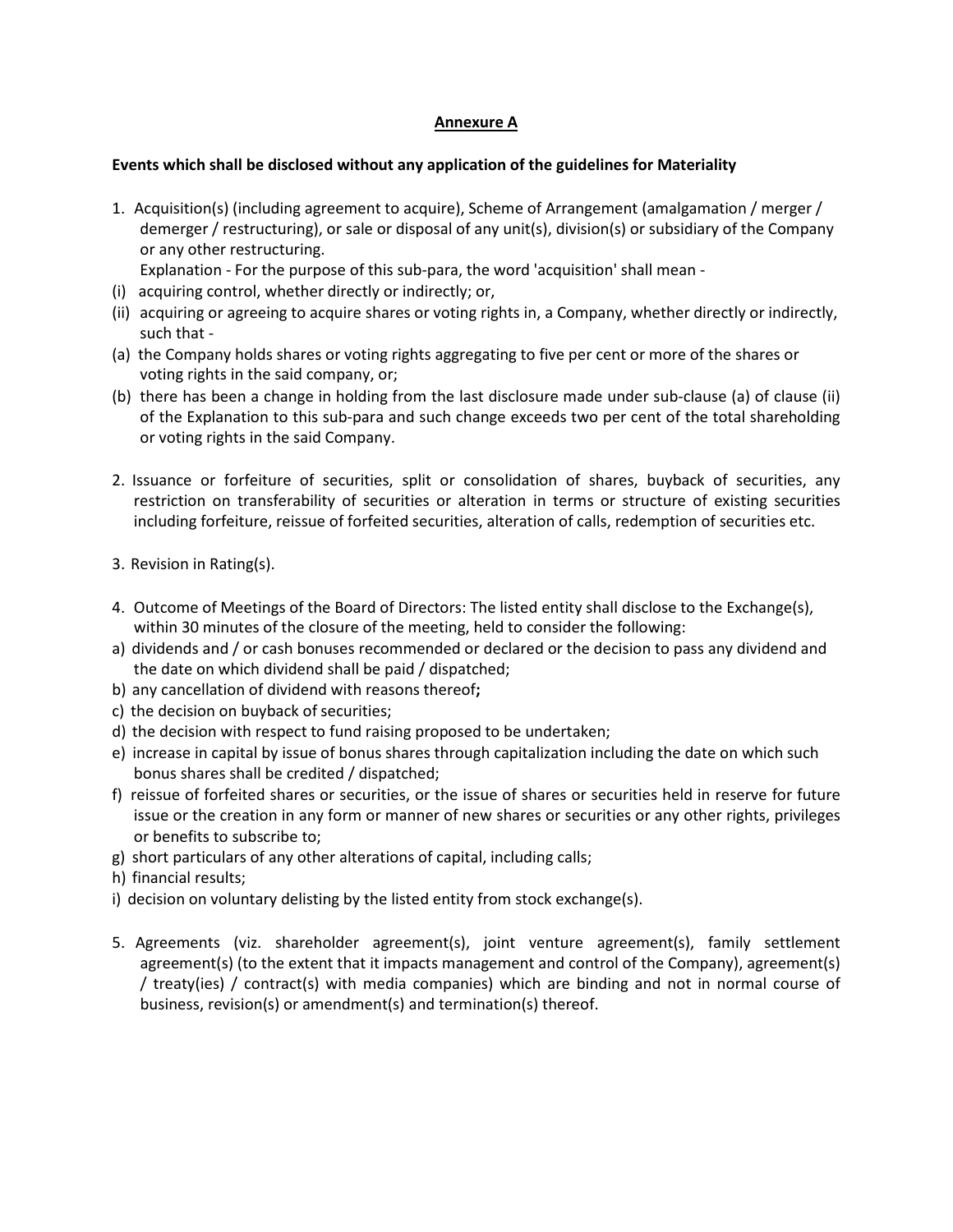- 6. Fraud / defaults by promoter or key managerial personnel or by listed entity or arrest of key managerial personnel or promoter.
- 7. Change in Directors, Key Managerial Personnel (Managing Director, Chief Executive Officer, Chief Financial Officer, Company Secretary etc.), Auditor and Compliance Officer.
- (7A) In case of resignation of the auditor of the Company, detailed reasons for resignation of auditor, as given by the said auditor, shall be disclosed by the Company to the stock exchanges as soon as possible but not later than twenty four hours of receipt of such reasons from the auditor.
- (7B) Resignation of Director including reasons for resignation: In case of resignation of an Independent Director of the Company, within seven days from the date of resignation, the following disclosures shall be made to the stock exchanges by the Company:
- i. Detailed reasons for the resignation of Independent Directors as given by the said Director shall be disclosed by the Company to the stock exchanges.
- ii. The Independent Director shall, along with the detailed reasons, also provide a confirmation that there is no other material reasons other than those provided.
- iii. The confirmation as provided by the Independent Director above shall also be disclosed by the Company to the stock exchanges along with the detailed reasons as specified in sub-clause (i) above.
- 8. Appointment or discontinuation of share transfer agent.
- 9. Corporate debt restructuring.
- 10. One time settlement with a bank.
- 11. Reference to BIFR and winding-up petition filed by any party / creditors.
- 12. Issuance of Notices, call letters, resolutions and circulars sent to shareholders, debenture holders or creditors or any class of them or advertised in the media by the listed entity.
- 13. Proceedings of Annual and extraordinary general meetings of the Company.
- 14. Amendments to memorandum and articles of association of the Company, in brief.
- 15. Schedule of Analyst or institutional investor meet and presentations on financial results made by the Company to analysts or institutional investors;
- 16**.** The following events in relation to the corporate insolvency resolution process (CIRP) of a listed corporate debtor under the Insolvency Code:
- a) Filing of application by the corporate applicant for initiation of CIRP, also specifying the amount of default;
- b) Filing of application by financial creditors for initiation of CIRP against the corporate debtor, also specifying the amount of default;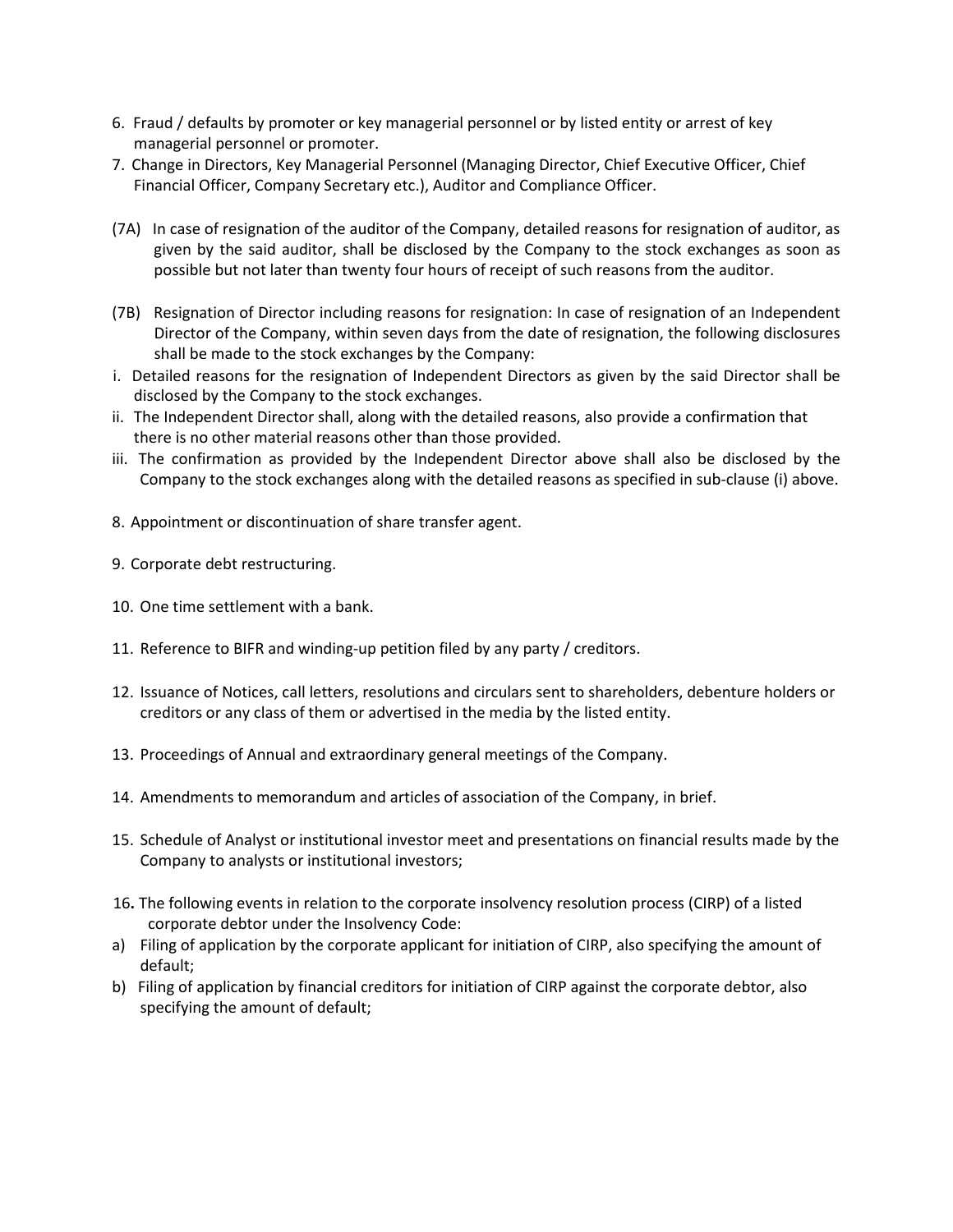- c) Admission of application by the Tribunal, along with amount of default or rejection or withdrawal, as applicable;
- d) Public announcement made pursuant to order passed by the Tribunal under Section 13 of Insolvency Code;
- e) List of creditors as required to be displayed by the corporate debtor under Regulation 13(2)(c) of the IBBI (Insolvency Resolution Process for Corporate Persons) Regulations, 2016;
- f) Appointment / Replacement of the Resolution Professional;
- g) Prior or post-facto intimation of the meetings of Committee of Creditors;
- h) Brief particulars of invitation of resolution plans under Section 25(2)(h) of Insolvency Code in the Form specified under Regulation 36A(5) of the IBBI (Insolvency Resolution Process for Corporate Persons) Regulations, 2016;
- i) Number of resolution plans received by Resolution Professional;
- j) Filing of resolution plan with the Tribunal;
- k) Salient features, not involving commercial secrets, of the resolution plan approved by the Tribunal, in such form as may be specified;
- l) Any other material information not involving commercial secrets;
- m) Approval of resolution plan by the Tribunal or rejection, if applicable;